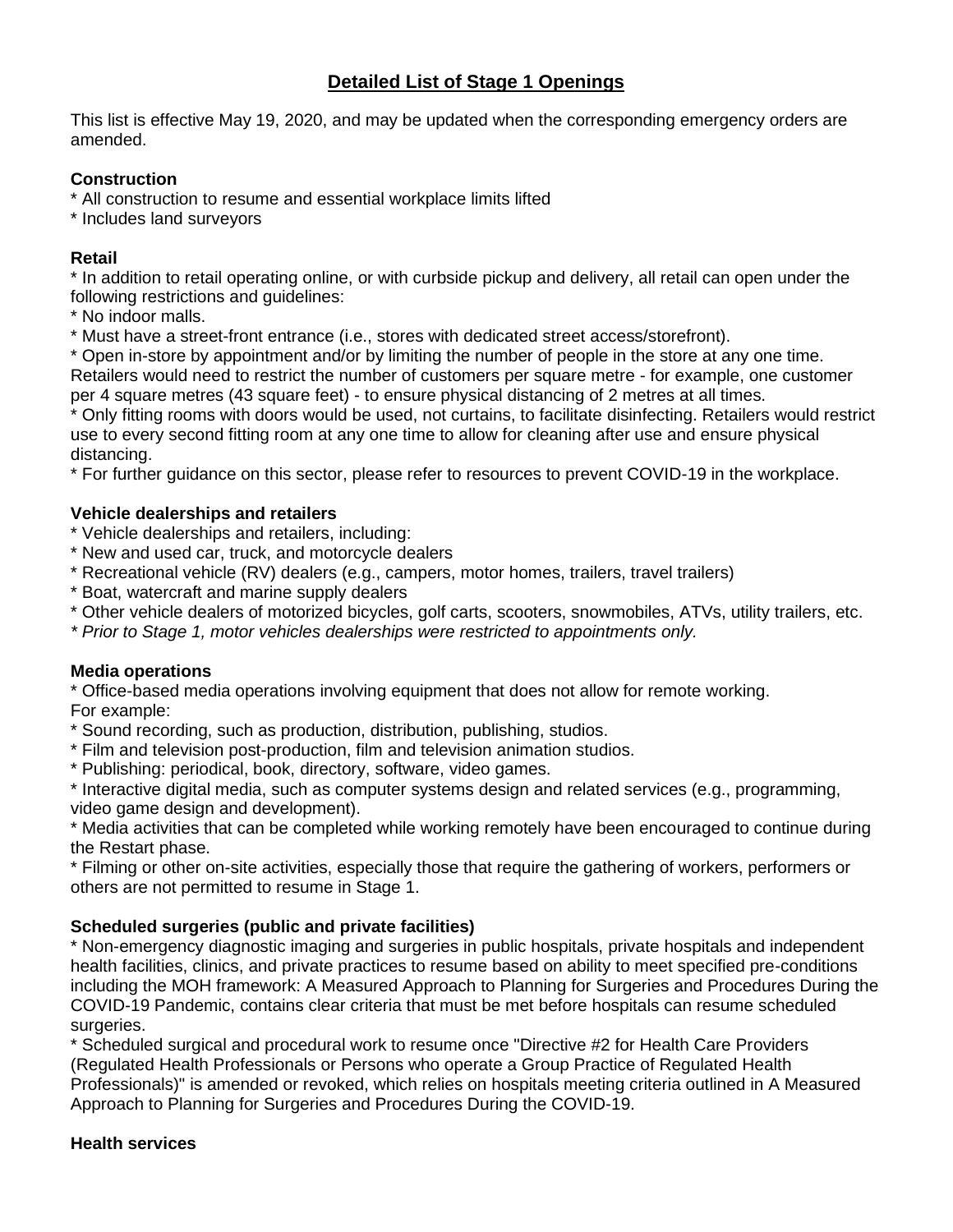\* Allowing certain health and medical services to resume, such as in-person counselling and scheduled surgeries based on the ability to meet pre-specified conditions as outlined in A Measured Approach to Planning for Surgeries and Procedures During the COVID-19 Pandemic, as well as resuming professional services such as shifting Children's Treatment Centres from virtual to in-person.

\* In-person counselling to resume including psychotherapy and other mental health and support services. Some of these services were available in-person for urgent needs.

For example:

- \* Addiction counselling
- \* Crisis intervention
- \* Family counselling
- \* Offender rehabilitation
- \* Palliative care counselling
- \* Parenting services
- \* Rape crisis centres
- \* Refugee services

#### **Community services**

\* Libraries for pick-up or delivery

#### **Outdoor recreational amenities**

- \* Marinas can resume recreational services
- \* Pools will remain closed

#### **Individual recreational sports**

\* Outdoor recreational sports centres for sports not played in teams will open with limited access to facilities (e.g., no clubhouse, no change rooms, washrooms and emergency aid only).

- Examples of sports centres include:
- \* Tennis courts
- \* Rod and gun clubs
- \* Cycling tracks (including BMX)
- \* Horse riding facilities
- \* Indoor rod and gun clubs and indoor golf driving ranges

#### **Individual sports competitions without spectators**

\* Professional and amateur sport activity for individual/single competitors, including training and competition conducted by a recognized Provincial Sport Organization, National Sport Organization, or recognized national Provincial training centres (e.g., Canadian Sport Institute Ontario) with return to play protocols in place and no spectators, except for an accompanying guardian for a person under the age of 18 years.

\* This includes indoor and outdoor non-team sport competitions that can be played under physical distancing measures. This includes:

- \* Water sports on lakes and outdoor bodies of water
- \* Racquet sports such as tennis, ping pong, badminton
- \* Animal-related sports such as dog racing, agility, horse racing

\* Other sports such as: track and field, car and motorcycle racing, figure skating, fencing, rock climbing, gymnastics, etc.

Swimming pools will remain closed. As a result, water-based sports competitions are excluded if not conducted on lakes or outdoor bodies of water.

\* High-contact sports are not allowed even if they are non-team. These include sports where physical distancing cannot be practiced such as:

\* Racquetball, squash, boxing, wrestling sports, martial arts, etc.

#### **Professional services related to research and development**

\* Professional services related to conducting research and experimental development in physical, engineering and life sciences including electronics, computers, chemistry, oceanography, geology,